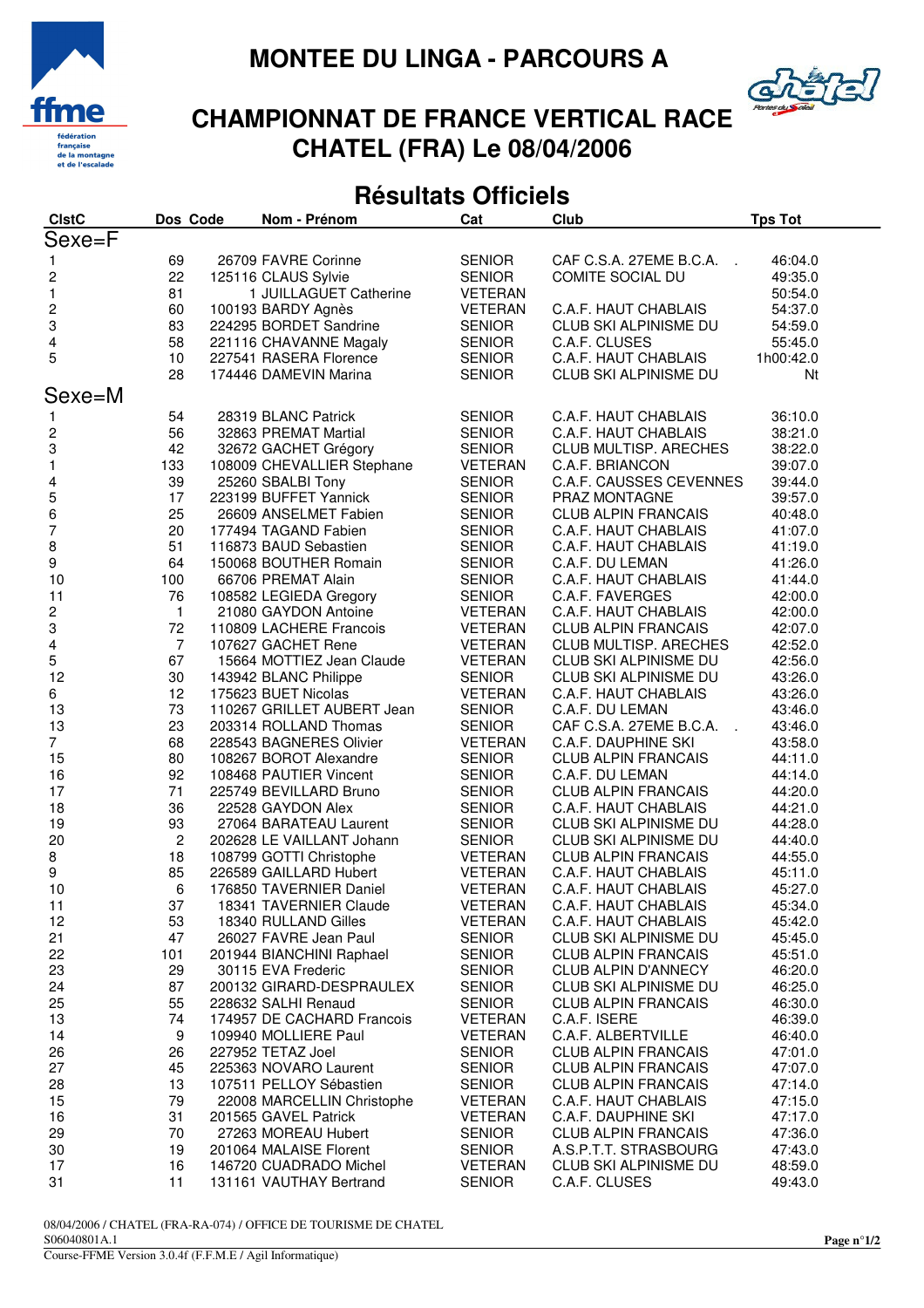| <b>CIstC</b>    | Dos Code | Nom - Prénom                  | Cat            | Club                         | <b>Tps Tot</b> |
|-----------------|----------|-------------------------------|----------------|------------------------------|----------------|
| $\overline{18}$ | 78       | 108471 DESUZINGES Jean-paul   | <b>VETERAN</b> | C.A.F. DU LEMAN              | 49:56.0        |
| 32              | 8        | 131879 RIOU Nicolas           | <b>SENIOR</b>  | C.A.F. CLUSES                | 50:12.0        |
| 33              | 66       | 108505 BAUD Stephane          | <b>SENIOR</b>  | C.A.F. CLUSES                | 50:52.0        |
| 34              | 86       | 199169 MOROTTI Alain          | <b>SENIOR</b>  | C.A.F. HAUT CHABLAIS         | 51:12.0        |
| 35              | 40       | 224602 PELLIER CUIT Philippe  | <b>SENIOR</b>  | C.A.F. CLUSES                | 51:55.0        |
| 36              | 35       | 226288 BOUVET Lionel          | SENIOR         | C.A.F. HAUT CHABLAIS         | 52:38.0        |
| 19              | 15       | 174956 BARRACHIN Jean Yves    | <b>VETERAN</b> | <b>CLUB ALPIN FRANCAIS</b>   | 52:48.0        |
| 20              | 62       | 18273 GAYDON Jean-francois    | <b>VETERAN</b> | C.A.F. HAUT CHABLAIS         | 53:27.0        |
| 20              | 61       | 108932 GOLLIET Simon          | <b>VETERAN</b> | CLUB ALPIN FRANCAIS          | 53:27.0        |
| 37              | 14       | 230837 GALLAND Mathieu        | SENIOR         | <b>CLUB ALPIN D'ANNECY</b>   | 53:58.0        |
| 22              | 41       | 227581 MORAND Gérard          | <b>VETERAN</b> | <b>PRAZ MONTAGNE</b>         | 54:35.0        |
| 23              | 82       | 13861 GIRAUD Bernard          | <b>VETERAN</b> | SAINT JEOIRE ESCALADE        | 54:40.0        |
| 38              | 91       | 202432 COTTET-DUMOULIN Jerome | SENIOR         | C.A.F. HAUT CHABLAIS         | 54:47.0        |
| 39              | 75       | 173786 BLANC Jerome           | SENIOR         | <b>CLUB ALPIN FRANCAIS</b>   | 55:01.0        |
| 40              | 33       | 148921 BOUVET Frederic        | SENIOR         | C.A.F. HAUT CHABLAIS         | 55:45.0        |
| 40              | 48       | 174677 HOULBERT Cedric        | <b>SENIOR</b>  | C.A.F. DU LEMAN              | 55:45.0        |
| 24              | 3        | 153364 SERAMOUR Rémy          | <b>VETERAN</b> | OFFICE DE HAUTE              | 56:34.0        |
| 25              | 99       | 12767 MAXIT Christian         | <b>VETERAN</b> | <b>CLUB SKI ALPINISME DU</b> | 56:40.0        |
| 42              | 88       | 128288 TRABICHET Jean-noel    | <b>SENIOR</b>  | CLUB SKI ALPINISME DU        | 59:06.0        |
| 26              | 32       | 199635 GUIGONNAT Pierre       | <b>VETERAN</b> | C.A.F. HAUT CHABLAIS         | 1h00:08.0      |
| 43              | 59       | 226503 BEZELGUES Olivier      | SENIOR         | LICENCE HORS CLUB            | 1h01:25.0      |
| 27              | 52       | 3673 HOFFMANN Daniel          | <b>VETERAN</b> | OFFICE DE HAUTE              | 1h03:24.0      |
| 44              | 38       | 116095 GABAY Claude           | SENIOR         | <b>GROUPE ALPIN UNIV.</b>    | 1h15:39.0      |
|                 | 65       | 128248 PADOVAN David          | SENIOR         | <b>CLUB ALPIN FRANCAIS</b>   | Nt             |
|                 | 63       | 127465 DUBREUIL Olivier       | <b>VETERAN</b> | C.A.F. CLUSES                | Nt             |
|                 | 49       | 143945 BARTHELEMY Julien      | SENIOR         | CLUB SKI ALPINISME DU        | Nt             |
|                 | 90       | 29627 PERRIER Florent         | SENIOR         | <b>CLUB MULTISP, ARECHES</b> | Nt             |
|                 | 89       | 225374 SCRIMGEOUR Carron      | <b>SENIOR</b>  | LICENCE HORS CLUB            | Nt             |
|                 | 46       | 198175 PERREARD Xavier        | <b>VETERAN</b> | C.A.F. CLUSES                | Nt             |
|                 | 43       | 83983 LEULIET Frédéric        | <b>SENIOR</b>  | C.A.F. CLUSES                | Nt             |
|                 | 77       | 108925 DELOCHE Jean Noël      | <b>SENIOR</b>  | <b>CLUB ALPIN FRANCAIS</b>   | Nt             |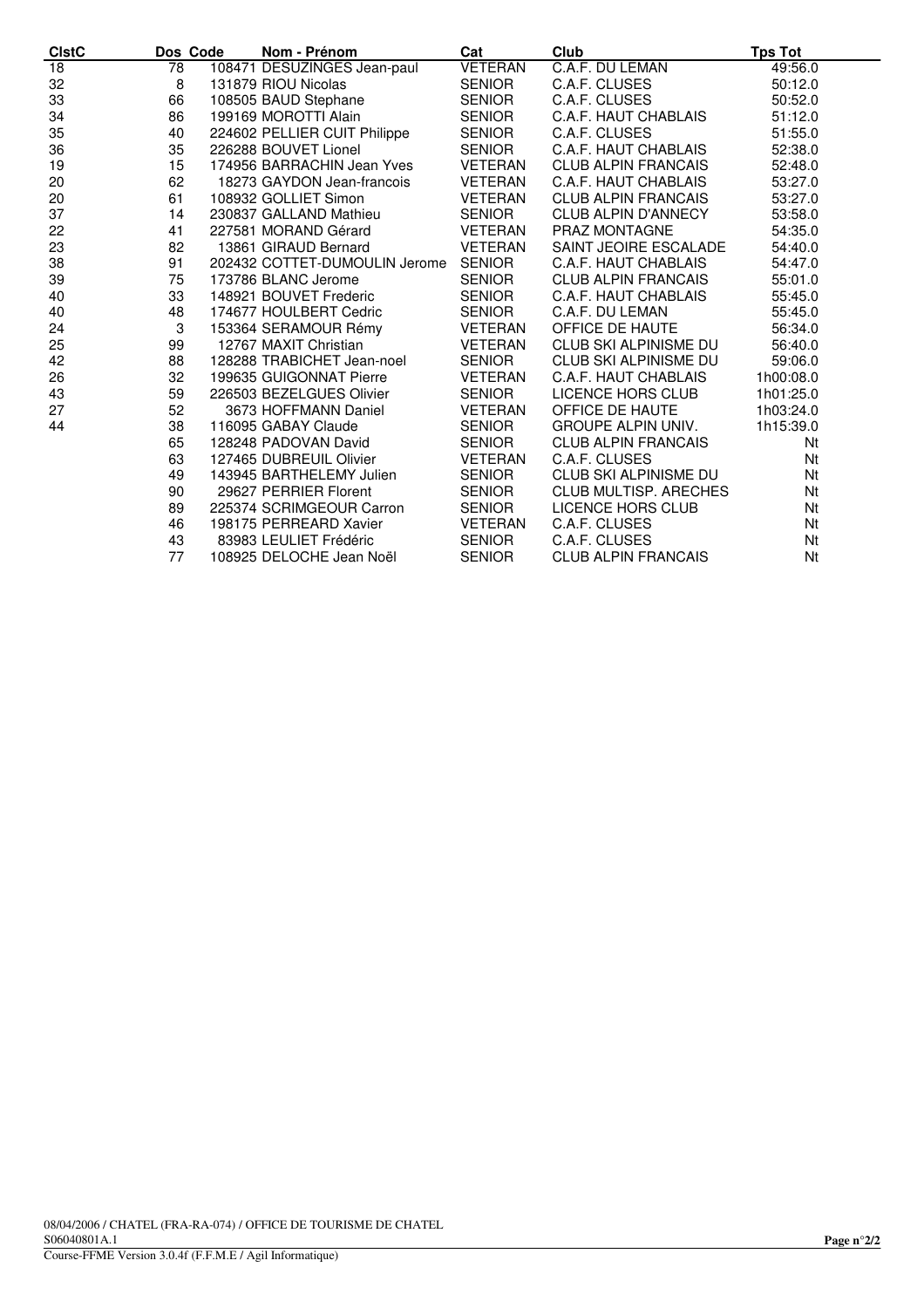



# **CHAMPIONNAT DE FRANCE VERTICAL RACE CHATEL (FRA) Le 08/04/2006**

#### **Résultats Officiels**

|    | Nom - Prénom | Cat                                                                                                                                                                                                                                                                                                                                                               | Club                         | <b>Tps Tot</b> |
|----|--------------|-------------------------------------------------------------------------------------------------------------------------------------------------------------------------------------------------------------------------------------------------------------------------------------------------------------------------------------------------------------------|------------------------------|----------------|
|    |              |                                                                                                                                                                                                                                                                                                                                                                   |                              |                |
| 5  |              | <b>ESPOIR</b>                                                                                                                                                                                                                                                                                                                                                     | C.A.F. EMBRUN                | 48:30.0        |
| 96 |              | <b>ESPOIR</b>                                                                                                                                                                                                                                                                                                                                                     | C.A.F. ISERE                 | 1h03:26.0      |
| 94 |              | <b>ESPOIR</b>                                                                                                                                                                                                                                                                                                                                                     | C.A.F. ISERE                 | 1h09:39.0      |
| 98 |              | <b>ESPOIR</b>                                                                                                                                                                                                                                                                                                                                                     | C.A.F. ISERE                 | 1h11:37.0      |
|    |              |                                                                                                                                                                                                                                                                                                                                                                   |                              |                |
| 50 |              | <b>ESPOIR</b>                                                                                                                                                                                                                                                                                                                                                     | C.A.F. BRIANCON              | 40:09.0        |
| 57 |              | <b>ESPOIR</b>                                                                                                                                                                                                                                                                                                                                                     | <b>CLUB MULTISP, ARECHES</b> | 40:10.0        |
| 34 |              | <b>ESPOIR</b>                                                                                                                                                                                                                                                                                                                                                     | CLUB MULTISP, ARECHES        | 42:15.0        |
| 21 |              | <b>ESPOIR</b>                                                                                                                                                                                                                                                                                                                                                     | C.A.F. HAUT CHABLAIS         | 42:21.0        |
| 24 |              | <b>ESPOIR</b>                                                                                                                                                                                                                                                                                                                                                     | CLUB SKI ALPINISME DU        | 42:24.0        |
| 44 |              | <b>ESPOIR</b>                                                                                                                                                                                                                                                                                                                                                     | C.A.F. UBAYE                 | 43:45.0        |
| 84 |              | <b>ESPOIR</b>                                                                                                                                                                                                                                                                                                                                                     | <b>CLUB MULTISP, ARECHES</b> | 46:04.0        |
| 27 |              | <b>ESPOIR</b>                                                                                                                                                                                                                                                                                                                                                     | C.A.F. UBAYE                 | 47:46.0        |
| 95 |              | <b>ESPOIR</b>                                                                                                                                                                                                                                                                                                                                                     | C.A.F. DAUPHINE SKI          | 47:49.0        |
| 97 |              | <b>ESPOIR</b>                                                                                                                                                                                                                                                                                                                                                     | <b>ESCALADE VOIRON</b>       | 50:01.0        |
|    | Dos Code     | 225283 ROUX Laetitia<br>81421 FAVIER Perrine<br>40857 VANPE Anne<br>42349 MONTAMBAUX Aurelie<br>173796 BONNET Nicolas<br>169329 BON MARDION William<br>150517 PARDIN Yann<br>203628 PETITJEAN Francois<br>201361 BLANC Didier<br>43575 FERRAN Basile<br>187301 DUC GONINAZ Alexandre<br>171371 ESTUBIER Nicolas<br>173939 BROTTET Julien<br>75545 BERNARD Nicolas |                              |                |